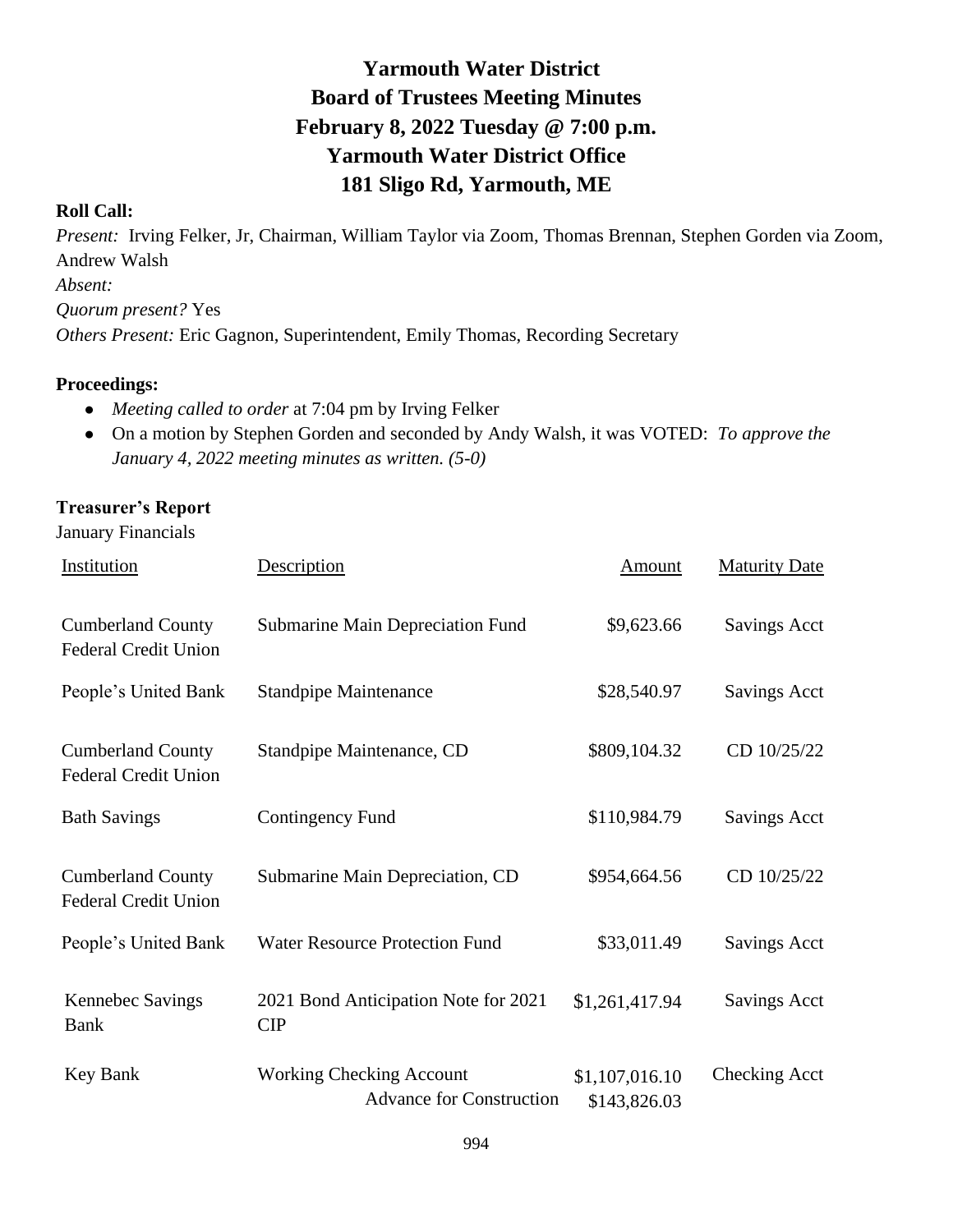### Total Special Funds \$4,170,537.80

Supt Gagnon reported changes in the monthly contributions and interest on all accounts. There was no deposit to the submarine savings because the payment from Florida Power and Light came late but has since been received. Two deposits will be made this month on the account. The advance for construction was lowered because some payments were made on accounts.

On a motion by Thomas Brennan, seconded by Andy Walsh it was VOTED: *To approve January Treasurer's Report as written.* (5-0)

The January disbursements were discussed. On a motion by Thomas Brennan and seconded by Andy Walsh it was VOTED: *To approve the January 2022 disbursements as written.* (5-0)

### **Communications**

• Meeting with Gray Water, talked with Steve and Mike about higher levels topics with Gray Water and YWD and if there's a way to combine efforts and do things together. There's some potential to help with office work, and billing help. Steve suggested making a tie-in with North Yarmouth for a tank. There's a site on mill road that was in discussion to allow Gray to have dual use of the source. The board discussed ways they could improve relations with not only Gray but North Yarmouth and Freeport districts as well. Supt Gagnon suggested having a workshop for a 50-year plan for the district.

### **Old Business**

- North Yarmouth Capital Improvements Project: The pumps and VFD's have been started. All the equipment was working great. However, in part of the testing, they had to do a pressure and leakage test, with this they discovered a leak but cannot locate where it is. The valve has been shut off so the station is isolated. It's losing about 70 pounds of pressure an hour currently and takes less than a quart of water to pressurize. It doesn't appear to be anything internal so it seems that there is an issue underground. It doesn't make sense to dig up the ground now to try to find the issue so it will wait until the spring to be done.
- Solar Project: Supt Gagnon reported meeting with Matt Reynolds, Susan Breau (MeDWP), and Chris Beyers to talk about solar power guidance for water utilities. YWD is one of the few places proposing solar near it's source.

### **New Business**

• Monthly Meeting date and time change, Supt Gagnon suggested moving the meetings to the second Wednesday of every month.

On a motion by Steve Gorden and seconded by Andy Walsh, it was VOTED: *to move the monthly meetings to the second Wednesday of the month. (5-0)*

On a motion by Andy Walsh and seconded by Thomas Brennen, it was VOTED: *to move the monthly meetings to 6:00 pm on the second Wednesday of the month. (5-0)*

● Workshop Scheduling Supt Gagnon reported that suggestions have come up to hold these in the afternoons. The board decided that they would like to hold workshops before the regularly scheduled monthly meetings and hold two workshops in a day to complete them promptly.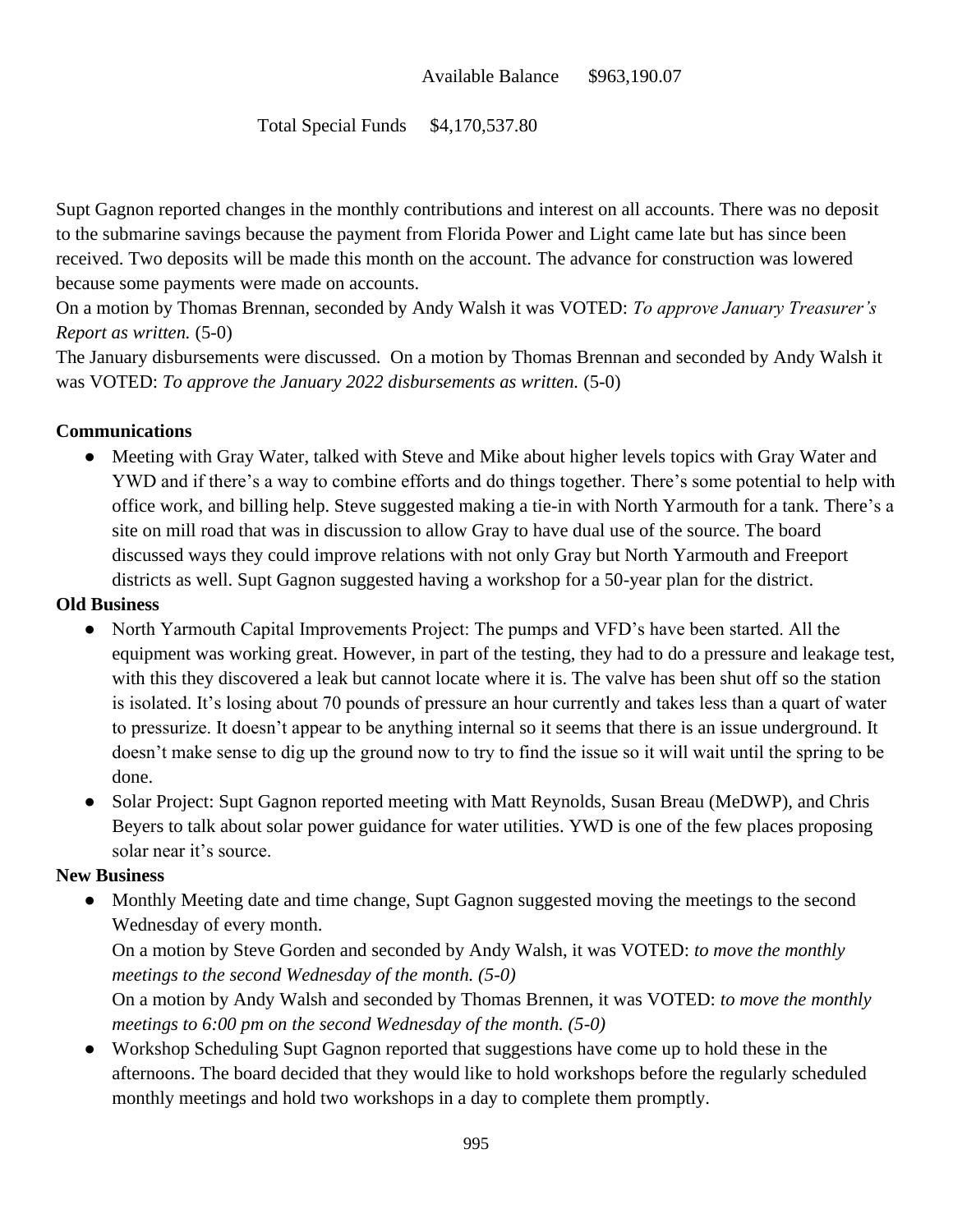Annual Meeting schedule, this meeting has been held during the regular meeting in April. Supt Gagnon suggested holding the annual meeting at 5:30 pm and the regular meeting at 6:00 pm on April 13th. On a motion by Steve Gorden and seconded by Andy Walsh it was VOTED: *to hold the annual meeting on April 13th at 5:30 pm. (5-0)*

## **Operations**

- January 2022 Production Reports, Supt Gagnon reported some leaks have been popping up recently. However, production is very similar to how it was last year. All of the leaks were found and fixed within 12hours.
- Current Work:
	- Water Main Repairs
		- Harborview Hydrant lateral repair, the hydrant lateral fractured.
		- Yankee Drive main repair, there was a circular crack on the water main. There was a significant leak that flooded the area but didn't reach any homes.
		- Lafayette main repair, this was the 4th repair in 2 years. Tentatively, this should be replaced in 2024.
	- Office painting, the guys from the office have been working through the entire building repainting the inside.

## **Other**

• MWUA trade show, Supt Gagnon reported the trade show was last Wednesday and Thursday. Some of the staff attended the classes and thought it was great. There wasn't as big of attendance as years prior which could be due to COVID.

At 9:00 p.m., on a motion by Thomas Brennan, seconded by Andy Walsh, it was VOTED: *To adjourn the regular monthly meeting. (5-0)*

> Minutes submitted by: Emily Thomas, Recording Secretary

Minutes filed by:

Thomas Brennan, clerk